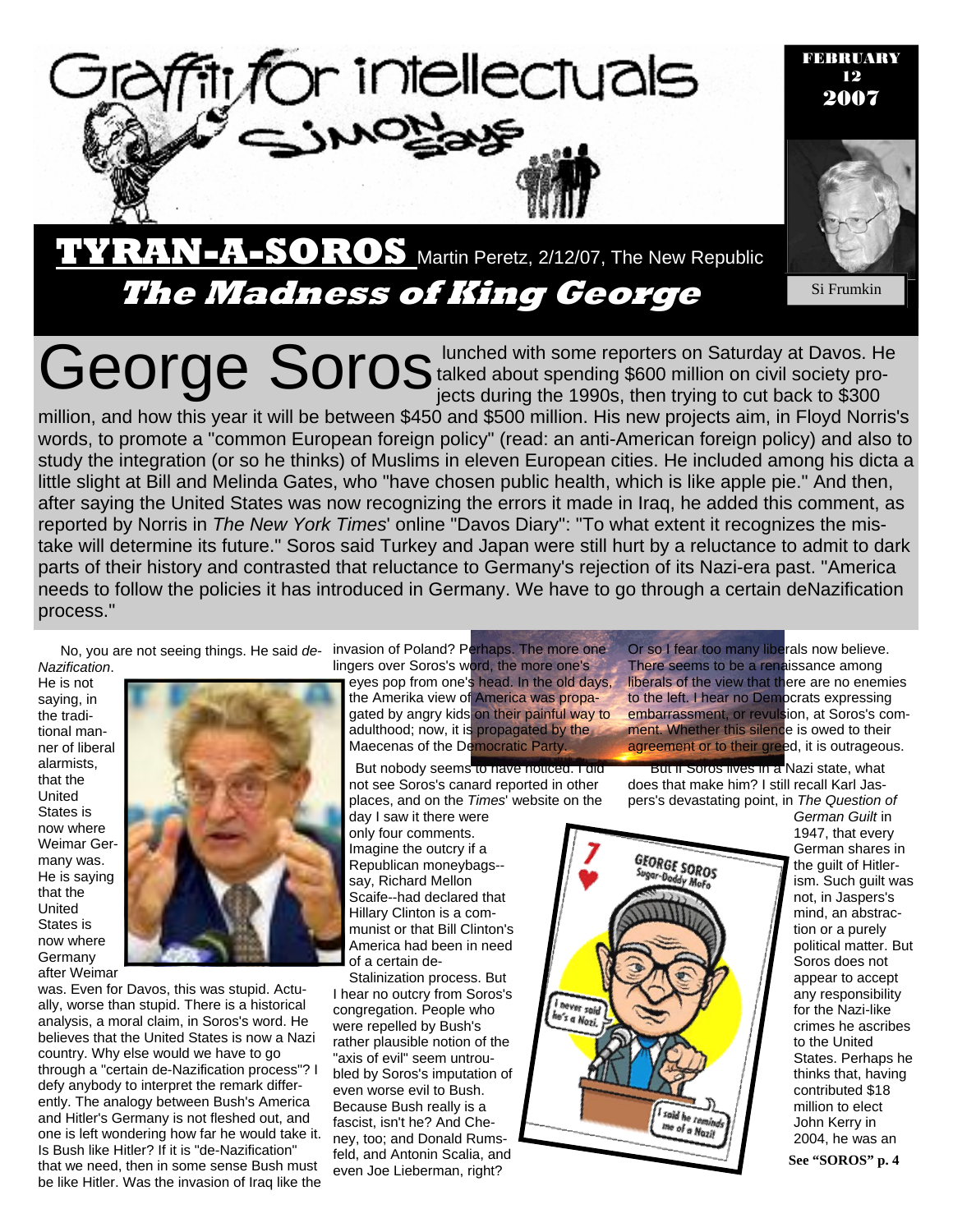# **RIGHT ON!: In praise of Christian Zionists**

By Michael Freund, International Jerusalem Post, January 5-11, 2007

They number in the millions and wield increasing power and influence across the United States. From year to year their voice grows stronger and more resolute, as their role in shaping policy, and the future of American society continues to expand.

Guided by faith, they love Israel passionately and pray for her well-being, rejoicing in her successes and grieving over her setbacks. They are America's Bible-believing Christians, and it is time for Israel to reach out to them in a far more sophisticated and comprehensive manner.



A great deal has already been written about the close ties that have developed between the two, as Israeli officials have at last begun to appreciate the depth and feeling of American evangelical support for the Jewish state. Indeed, what

was once unthinkable has now become routine, as leading Christian pastors and Israeli government representatives regularly confer with one another, exchanging ideas and views on the principal issues of the day.

But in far too many instances, Israel's attitude toward evangelicals has been shortsighted and ill-advised, with the relationship often focused on soliciting dollars rather than devotion. And that has got to change, because far greater things are at stake here than just boosting revenues from tourism. For as strong and robust as the American Jewish community might be, it cannot and will not last genuine and heartforever, as recent demographic trends make clear. That leaves evangelical Christians as the best hope for ensuring that bedrock US support for Israel remains firm and unwavering in the decades to come.

In other words, thank God for Christian Zionists. Like it or not, the future of the relationship between Israel and the US might very well hinge far less on America's Jews than on its Christians.

By all accounts, evangelical Christians are a force to be reckoned with. As the Independent put it the other day (London, December 19): "To say the United States is a religious country is an understatement. According to polls, an estimated 47 per cent of American adults claim to be 'born-again' or evangelical."

Even if the figure is an overstatement, it still means there are tens of millions of Americans who identify themselves as evangelical. And this translates into an enormous wellspring of support for Israel, as an August 2006 study by the Pew Research Center revealed. According to the report's findings, "Seven-in-ten white evangelicals (69%) believe God gave Israel to the Jewish people and a solid majority (59%) believes that Israel is the fulfillment of biblical prophecy."

Not surprisingly, the study found that "those who believe that God gave Israel to the used by the mili-Jews and that the State of Israel fulfills biblical prophecy are much more likely than others to sympathize with Israel in its dispute with the Palestinians."

No wonder so many evangelicals have taken to calling themselves "Christian Zionists."

Their sympathy and concern for Israel is readily apparent. I see it in the e-mails I receive regularly from evangelical Christians in the US in response to my columns in The Jerusalem Post. They are sincere and caring, and full of love and concern for Israel and its plight.

Sure, there are some who would like to convert Jews, and they make little or no attempt to hide their agenda. But the vast majority simply

wish to bless Israel because that is what they truly believe God wants them to do.

AND IT IS this felt affection that contains within it the potential to forge a historic alliance, one that

could help heal some of the painful wounds of the past even as it paves the way for a close and meaningful partnership in the future.

By adopting a few simple but significant steps, Israel can lay the groundwork for ensuring that the bond with US Christians continues to deepen.

**\* First, Israel should appoint a roving ambassador tasked with responsibility for maintaining relations with Christians in America. This should not be just an honorary title, nor should it go to one of the usual organizational fund-raisers or for-**

**eign service hacks. Instead, the government should appoint a person of faith, one who can communicate with evangelicals in terms they both understand and appreciate.** 

\* Second, Israel should reach out to Christian leaders and their communities, and initiate the establishment of "prayer battalions" in

churches across the United States. Like rapiddeployment forces tary, these battalions could be mobilized at a moment's notice to pray for specific issues, such as the return of Israel's missing soldiers or the threat posed by Iran's nuclear ambitions.



**der of Israel-Christian Nexus** 

Such an undertaking would have nothing to do with asking for funds, but everything to do with tapping into the vast reservoirs of faith and belief that underscore Christian backing for the Jewish state.

And you can be sure that if a person is moved to pray for Israel, chances are that his sense of affinity will only continue to

grow.

\* Other steps that Israel could take to reinforce US Christian support might include organizing an annual conference for religious and lay leaders in Jerusalem, as well as helping them to develop the equivalent of a birthright-Israel program for young

churchgoers which would serve to reinforce their connection with the land of the Bible.

Christian support for Israel is broad, profound and deep. If cultivated properly, it can blossom into a lasting friendship of historical, political and diplomatic significance.

And with American Jewry steadily shrinking in size, nothing could be more pressing or more vital.

*The writer served as Deputy Director of Communications in the Prime Minister's Office under former premier Binyamin Netanyahu*.

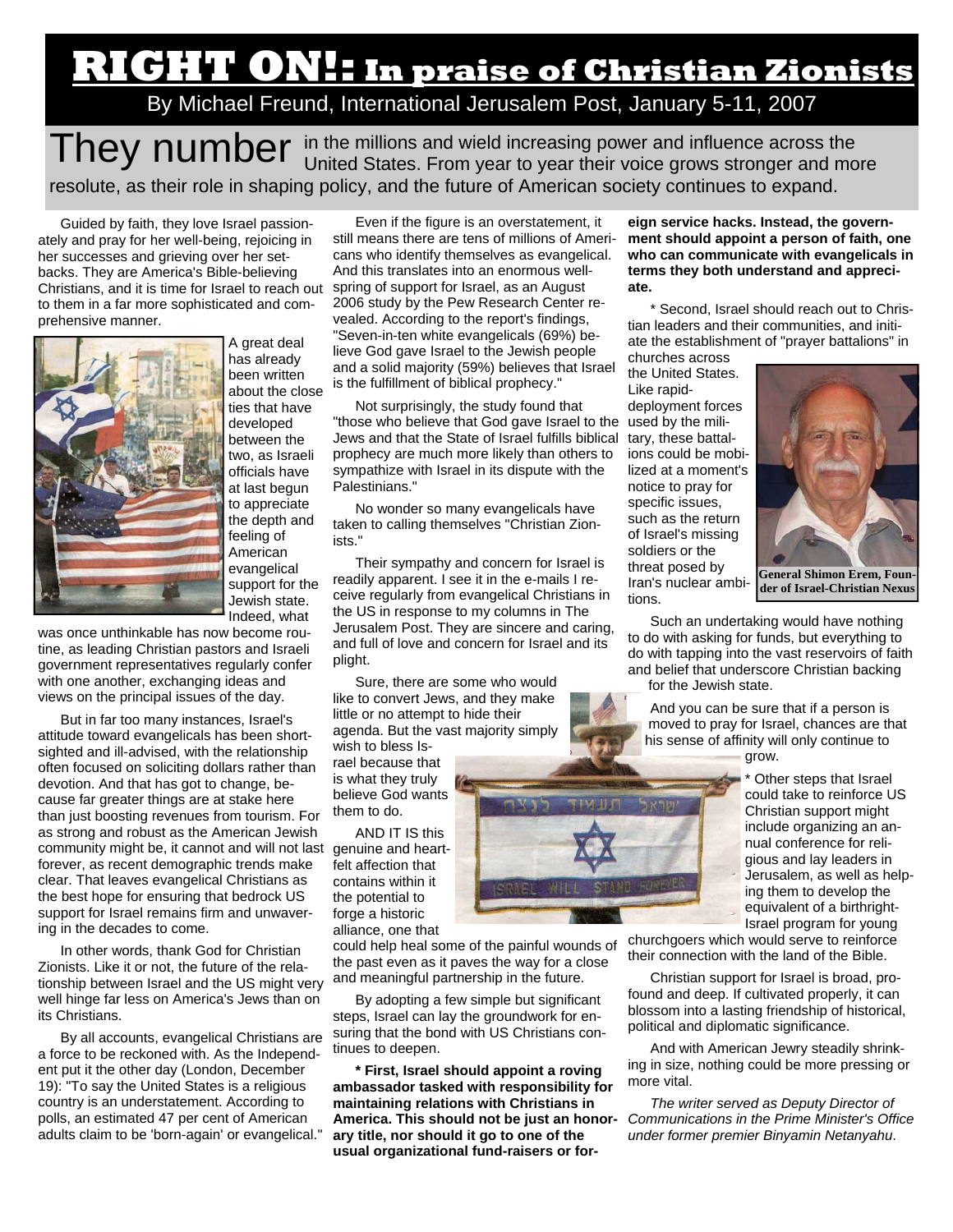# **Jefferson's Quran** By Ted Sampley, U.S.Veterans Dispatch, Jan.2007

## **An important history update: Thomas Jefferson and the Muslims slightly over 100 years ago.**

Democrat Keith Ellison is now officially the first Muslim United States congressman. True to his pledge, he placed his hand on the Quran, the Muslim book of jihad and pledged his allegiance to the United States during his swearing-in. Capitol Hill staff said Ellison's swearing-in photo opportunity drew more media than they had ever seen in the history of the U.S. House. Ellison represents the 5th Congressional District of Minnesota.

The Quran that Ellison used was no ordinary book. It once belonged to Thomas Jefferson, third president of the United States and one of America's founding fathers. Ellison borrowed it from the Rare Book Section of the jected to the mutilation survived after the sur-Library of Congress. It was one of the 6,500

Jefferson books archived in the library.

Ellison, who was born in Detroit and converted to Islam while in college, said he chose to use Jefferson's Quran because it showed that "a visionary like Jefferson" believed that wisdom could be gleaned from many sources. There is no doubt



-Thomas Jefferson, Famous Gun Nut

Ellison was right about Jefferson believing wisdom could be "gleaned" from the Muslim Quran. At the time Jefferson owned the book, he needed to know everything possible about Muslims because he was about to advocate war against the Islamic "Barbary" states of Morocco, Algeria, Tunisia and Tripoli.

Ellison's use of Jefferson's Quran as a prop illuminates a subject once well-known in the history of the United States, but, which today, is mostly forgotten - the Muslim pirate slavers who over many centuries enslaved millions of Africans and tens of thousands of Christian Europeans and Americans in the Islamic "Barbary" states. Over the course of 10 centuries, Muslim pirates cruised the African and Mediterranean coastline, pillaging villages and seizing slaves. The taking of slaves in pre-dawn raids on unsuspecting coastal villages had a high casualty rate.

It was typical of Muslim raiders to kill off as many of the "non-Muslim" older men and women as possible so the preferred "booty" of ambassador to France, and Adams, then the only young women and children could be collected. Young non-Muslim women were targeted because of their value as concubines in Islamic markets. Islamic law provides for the sexual interests of Muslim men by allowing them to take as many as four wives at one time and to have as many concubines as their fortunes allow. Boys, as young as 9 or 10 years old, were often mutilated to create eunuchs who would bring higher prices in the slave markets of the Middle East. Muslim

slave traders created "eunuch stations" along major African slave routes so the necessary surgery could be performed. It was estimated that only a small number of the boys subgery.

> When American colonists rebelled against British rule in 1776, American merchant ships lost Royal Navy protection. With no American Navy for protection, American ships were attacked and their Christian crews enslaved by Muslim pirates operating under the control of the "Dey of Algiers"--an Islamist warlord ruling Algeria. Because American commerce in the Mediterranean was being destroyed by the pirates, the Continental Congress agreed in 1784 to negotiate treaties with the four Barbary States. Congress appointed a special commission consisting of John Adams, Thomas Jefferson, and Benjamin Franklin, to oversee the negotiations.

Lacking the ability to protect its merchant ships in the Mediterranean, the new

In 1786, Jefferson, then the American American ambassador to Britain, met in London with Sidi Haji Abdul Rahman Adja, the "Dey of Algiers" ambassador to Britain. The Americans wanted to negotiate a peace treaty based on Congress' vote to appease. During the meeting Jefferson and Adams asked the Dey's ambassador why Muslims held so much hostility towards America, a nation with which they had no previous contacts. In a later meeting with the American Congress, the two future presidents reported that Am-

America government tried to appease the Muslim slavers by agreeing to pay tribute and ransoms in order to retrieve seized American ships and buy the freedom of enslaved sailors. Adams argued in favor of paying tribute as the cheapest way to get American commerce in the Mediterranean moving again. Jefferson was opposed. He believed there would be no end to the demands for tribute and wanted matters settled "through the medium of war." He proposed a league of

racy.

 $7.9.7$ **KORAN.** The Merring MORAMMER and an Archivescope for the September of the Archives of the Archives of the Archives of the Archives of the Archives of the Archives of the Archives of the Archives of the Archives of the Archives of the Archives of the A **Bridge** A Prelinioury Dilosoft. *COMMERCIAL* encontrate figure

bassador Sidi Haji Abdul Rahman Adja had answered that Islam "was founded on the Laws of their Prophet, that it was written in their Quran, that all nations who should not have acknowledged their authority were sinners, that it was their right and duty to make war upon them wherever they could be found, and to make slaves of all they could take as Prisoners, and that every Musselman (Muslim) who should be slain in Battle was sure to go to Paradise." For the following 15 years, the American government paid the Muslims millions of dollars for the safe passage of American ships or the return of American hostages. The payments in ransom and tribute amounted to 20 percent of United States government annual revenues in 1800.

Not long after Jefferson's inauguration as president in 1801, he dispatched a group of frigates to defend American interests in the Mediterranean, and informed Congress. Declaring that America was going to spend "millions for defense but not one cent for tribute," Jefferson pressed the issue by deploying American Marines and many of America's best warships to the Muslim Barbary Coast.

> The USS Constitution, USS Constellation, USS Philadelphia, USS Chesapeake, USS Argus, USS Syren and USS Intrepid all saw action.

> In 1805, American Marines marched across the dessert from Egypt into Tripolitania, forcing the surrender of Tripoli and the freeing of all American slaves. During the Jefferson administration, the Muslim Barbary States, crumbling as a result of intense American naval bombardment and on shore raids by Marines, finally officially agreed to abandon slavery and piracy.

Jefferson's victory over the Muslims lives on today in the Marine Hymn, with the line, "From the halls of Montezuma to the shores of Tripoli, we will fight our country's battles on the land as on the sea." It wasn't until 1815 that the problem was fully settled by the total defeat of all the Muslim slave trading pirates. Jefferson had been right. The "medium of war" was the only way to put and end to the Muslim problem.

Mr. Ellison was right about Jefferson. He was a "visionary," wise enough to read and learn about the enemy from their own Muslim book of iihad.  $\bullet$ 

trading nations to force an end to Muslim pi-



### **Jefferson's Koran**